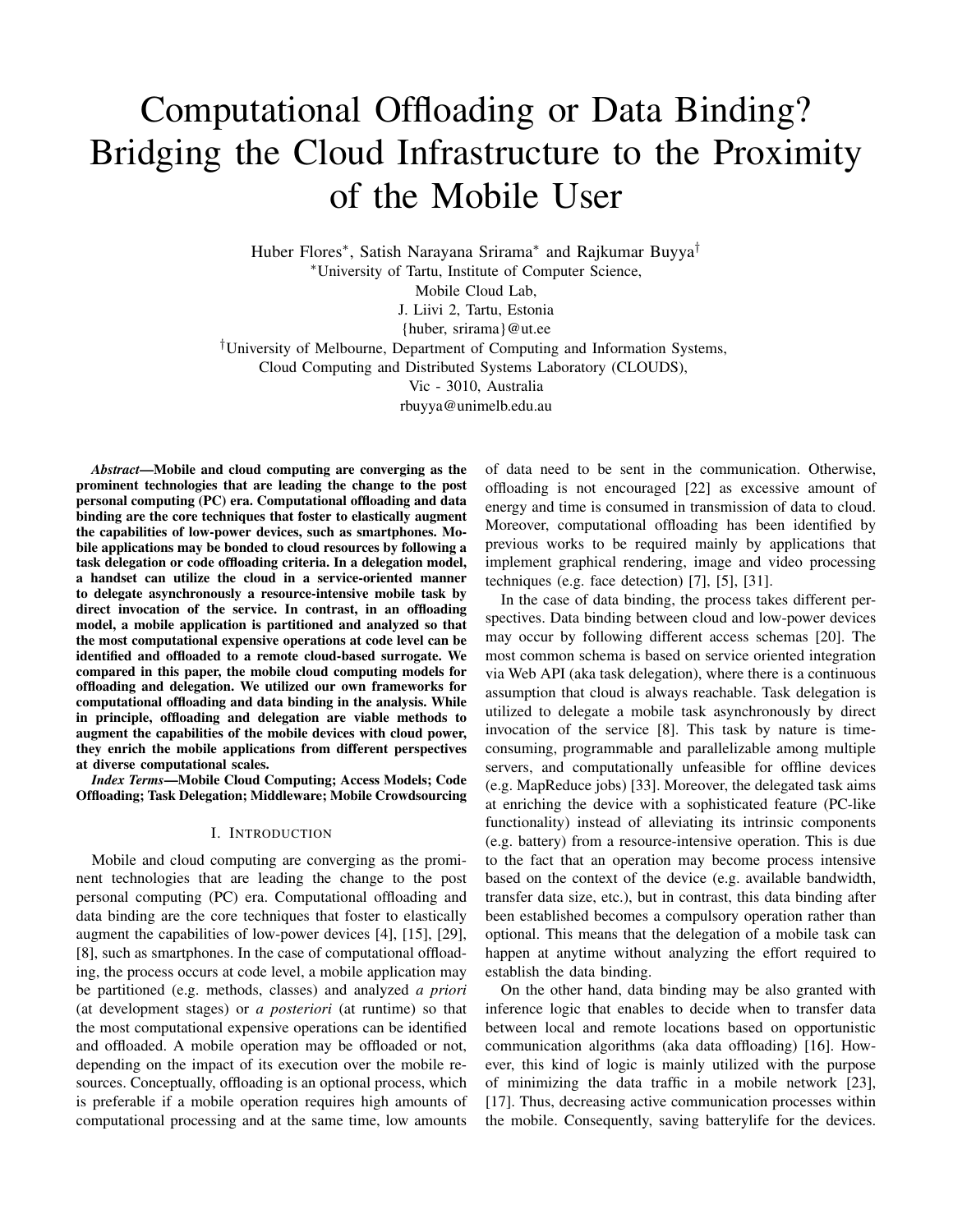Data binding techniques are commonly utilized to 1) augment storage space (e.g. DropBox), 2) replicate and centralize data (e.g. Funambol [27]), and 3) integrate services that involve executing remote algorithms over big data repositories (e.g. Activity recognition - queries from mobiles). Moreover, data binding is utilized within the applications based on architectural choices and communication preferences. Thus, unlike computational offloading, data binding counts with bigger spectrum of applicative cases.

While in principle, computational offloading and data binding are viable methods to augment the capabilities of the mobile devices with cloud power, they focus on different issues and implement different techniques to bring the infrastructure closer to the mobile user. Consequently, these approaches enrich the mobile applications from different perspectives at diverse computational scales. In order to investigate the benefits and drawbacks of delegation and offloading, and define the generic access schemas for mobile cloud, we analyzed in this paper multiple case studies that implement the mentioned approaches. We relied on our own frameworks for computational offloading and task delegation for this analysis. Basically, our analysis mainly tries to overcome questions such as what is the complexity of developing a mobile application that implements code offloading/task delegation?, which strategy seems to provide more richer usability and functionality to the mobile user? and which approach tries to exploit the truly concept of cloud computing?. Moreover, we identified major issues and challenges in current models, and discuss possible solutions about how to design the mobile cloud architectures of the future.

The remainder of this paper is structured as follows: Section 2 examines the current state of the mobile cloud solutions and presents the access models for mobile cloud applications. Section 3 presents an evaluation of the methods by presenting some case studies and finally section 4 concludes the paper with future research directions.

## II. ACCESS MODELS FOR MOBILE CLOUD APPLICATIONS

Recently, there has been a growing interest in adapting the cloud computing paradigm for delegating/offloading mobile operations to the cloud. In the case of mobile delegation, current solutions try to overcome the problems of multi-cloud service integration (at SaaS level) in mashups that can be accessible from the handset. More sophisticated solutions try to address the issues of interoperability across multiple clouds, transparent delegation and asynchronous execution of mobile tasks that require resource-intensive processing, and dynamic allocation of cloud infrastructure [8]. In contrast, most of the research works have proposed solutions to bring the cloud to the vicinity of a mobile  $[9]$ ,  $[7]$ ,  $[5]$ ,  $[14]$ ,  $[21]$  from an offloading perspective, and thus addressing partially the issues of determining *what*, *when* and *how* to offload from mobile to cloud. The rest of this section examines each model in detail.

## *A. Offloading Mobile Operations to Cloud*

Code offloading has re-gained a lot of interest towards the development of mobile cloud applications as it can be implemented by the smartphones as a mechanism to offload resource intensive operations to cloud-based surrogates [30]. Basically, in mobile code offloading, a mobile application may be partitioned explicitly for remote execution by a software developer [7] (based on his/her expertise) or implicitly by an automated mechanism [5] (based on code profiling techniques), so that at runtime the marked mobile components are identified and analyzed by an offloading decision engine. The engine is in charge of deciding whether a mobile component (aka mobile operation) is offloaded or not. Basically, a decision engine profiles multiple local aspects of the device (e.g. bandwidth connectivity, size of data, etc.) and applies certain logic over them (e.g. linear programming), so that the engine can measure whether the handset obtains or not a concrete benefit (e.g. extended battery life) from the offloading. Mobile application partitioning is preferable by using an automated mechanism at runtime as it provides flexibility to execute the same application on multiple devices with different hardware properties, and thus avoiding a brute-force mobile development approach, which consists of developing the same application for a specific device as needed.

A common code offloading architecture is represented in Figure 1. This kind of architecture fosters a design, in which, the cloud provides the virtual computational resources (aka instances) and the mobile introduces the partition strategies (e.g. static analysis), the decision logic based on local parameters (e.g. network bandwidth), and the basic implementation primitives (e.g. annotations) that enables to synchronize a mobile application stack with a virtual machine running in the cloud (e.g. Android x86). Prominent works in this domain are described in Table I, considering two perspectives, mobile and cloud. Based on this information, we can clearly distinguish the main aspects of an offloading architecture, such as logic of the mechanisms, context considered for adaptation, offloading effects in the mobile applications, cloud features leveraged in the offloading process, etc. From the table, we can also observe that currently, most of the effort has been focused on providing the device with an offloading logic based on its context.

However, given this context, we can argue that much of the advantages of cloud computing are left unexploited and poorly considered. A cloud does not just mean a virtual machine or a pool of servers which are accessible from the Internet. It has its own intrinsic features like elasticity, utility computing, finegrained billing, parallelization of tasks, dynamic allocation of resources-based capacity, massive data-intensive processing, etc. So an ideal mobile cloud framework should take advantage of several of these features. Cloud computing may introduce many other dynamic variables (e.g. performance metrics) to current code offloading models that could affect the overall offloading decision process. For instance, performance metrics (e.g. CPU load) of the instance/cluster at the cloud may be useful by the mobile in order to determine 1) whether a server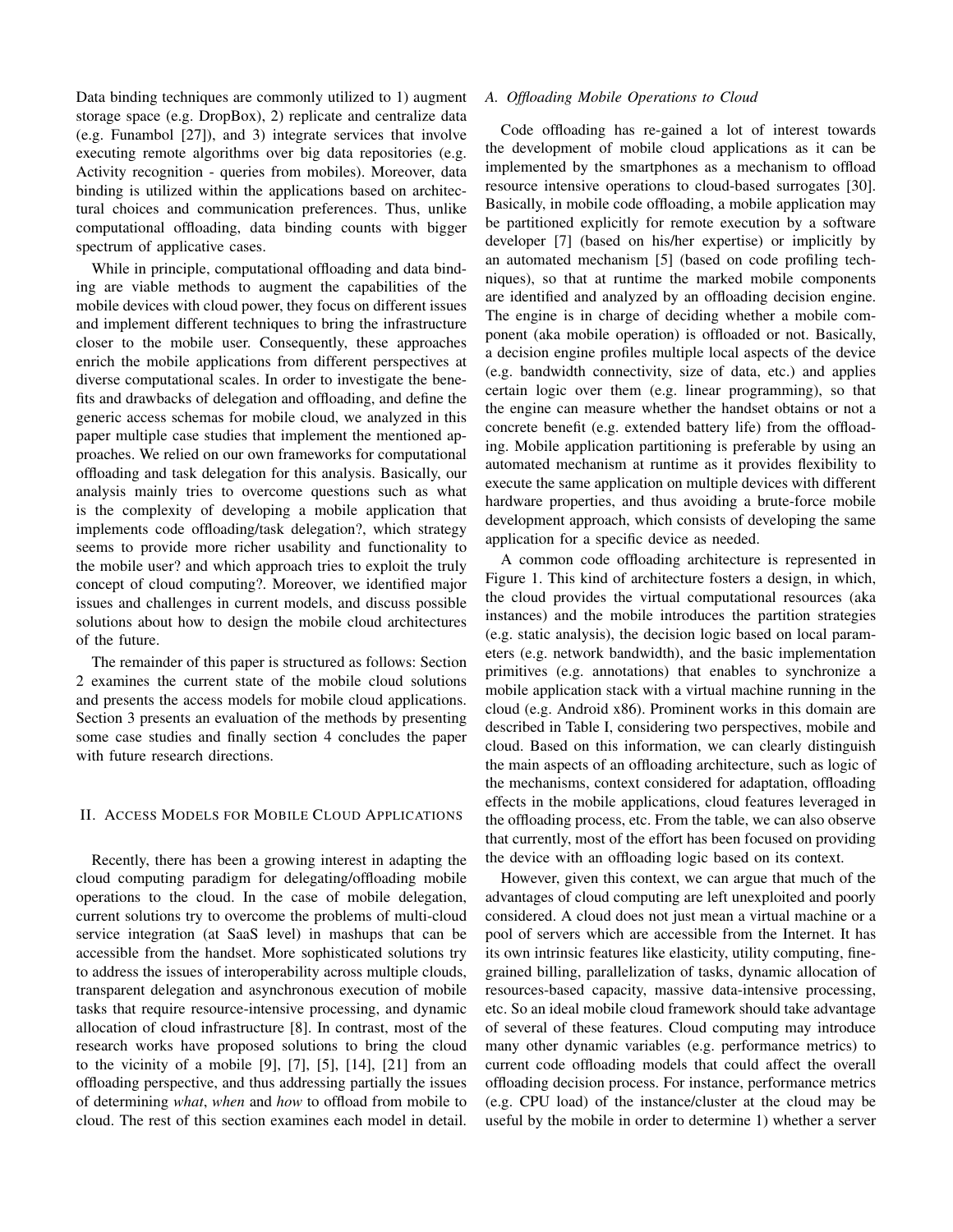

Fig. 1. Offloading model for mobile cloud applications

is not that busy so that it can handle an incoming request and 2) a dynamic execution plan that allows to parallelize mobile operations in a single machine with multiple cores or in different machines with a single core. Consequently, a code offloading model should not just target mobility aspects, but also target oscillating changes in cloud infrastructure. Moreover, we think that a mobile cloud architecture must be one that not just increases the storage and computational functionalities of the smartphones when the context of the device is suitable (e.g. low communication latency), but rather, uses its inherent capabilities to process *big data* in order to enhance periodically the mechanisms of the devices with offline cloud analysis based on history mobility data [25], [26], such that each time a device may have opportunity to interact with the cloud again, the handset does it better using refined profiling strategies that allow to increase performance and save energy. Thus, fostering a shared process distributed between mobile and cloud that concentrates in application adaptation based prediction, and in which each related subprocess implements an independent logic.

On the basis of previous assumptions, we have proposed EMCO to counter those issues; its conceptual details are addressed in a different publication [9]. In short, EMCO can be envisioned as a solution to overcome the issues of adaptive application partitioning, offloading decision-making and cloudaware dynamic resource allocation. Unlike other approaches, EMCO allows to enrich the offloading decision process of a device by exploiting cloud processing capabilities with evidence-based learning methods, over code offloading traces. Basically, EMCO claims that offloading is not a decision process that happens just in the device, but rather offloading is a learning process that involves a global understanding of the complete mobile cloud infrastructure and this understanding may be found in the offloading information traces which are generated by the massive amount of devices that connect



Fig. 2. Evidence-based mobile code offloading architecture

to the cloud (aka mobile crowdsourcing). For instance, it could be possible to find which type of instance provides greater offloading benefits to a specific device?, what mobile components to offload based on back-end availability, etc. EMCO fosters a mobile cloud architecture that enhances the decision offloading process of a device by introducing dynamic cloud parameters and exploring code offloading traces. The complete architecture is shown in Figure 2 and consists of 1) a mobile offloading decision mechanism based on fuzzy logic, 2) a virtualized mobile infrastructure (based on Android x86), 3) a repository of code offloading traces along with a cluster to analyze it and 4) a cloud-based messaging framework to push data to the handset asynchronously.

#### *B. Delegating Mobile Tasks to Cloud*

Task delegation has become a common operation that is supported by any mobile platform through various mechanisms (e.g. Web sockets, REST-based requests, etc.). Different mobile platforms or versions of the same mobile platform implement different approaches for managing network communication. For instance, Android platform level-10 handles REST-based requests synchronously. In contrast, Android platform higher or equal than level-15 forces the developer to extend any network communication with the *AsyncTask Class* running on a different thread so that it will be executed in the mobile background. However, a cloud request may be time consuming operation (e.g. MapReduce jobs), and thus it requires a proper mechanism to handle the communication, otherwise this can cause an overhead in the mobile resources, in terms of energy (e.g. keeping an open connection while transaction is performed) and operability in the OS (e.g. handset get stuck).

Integration of cloud functionality within the mobile involves adapting different Web APIs from different cloud vendors within a native mobile platform. Vendors generally offer the Web API as an interface that allows programming the dynamic computational infrastructure that support massively parallel computing. Deploying a Web API on a handset is demanding for the mobile operating system due to many reasons like compiler limitations, additional dependencies, code incompatibility etc., and thus in most of the cases the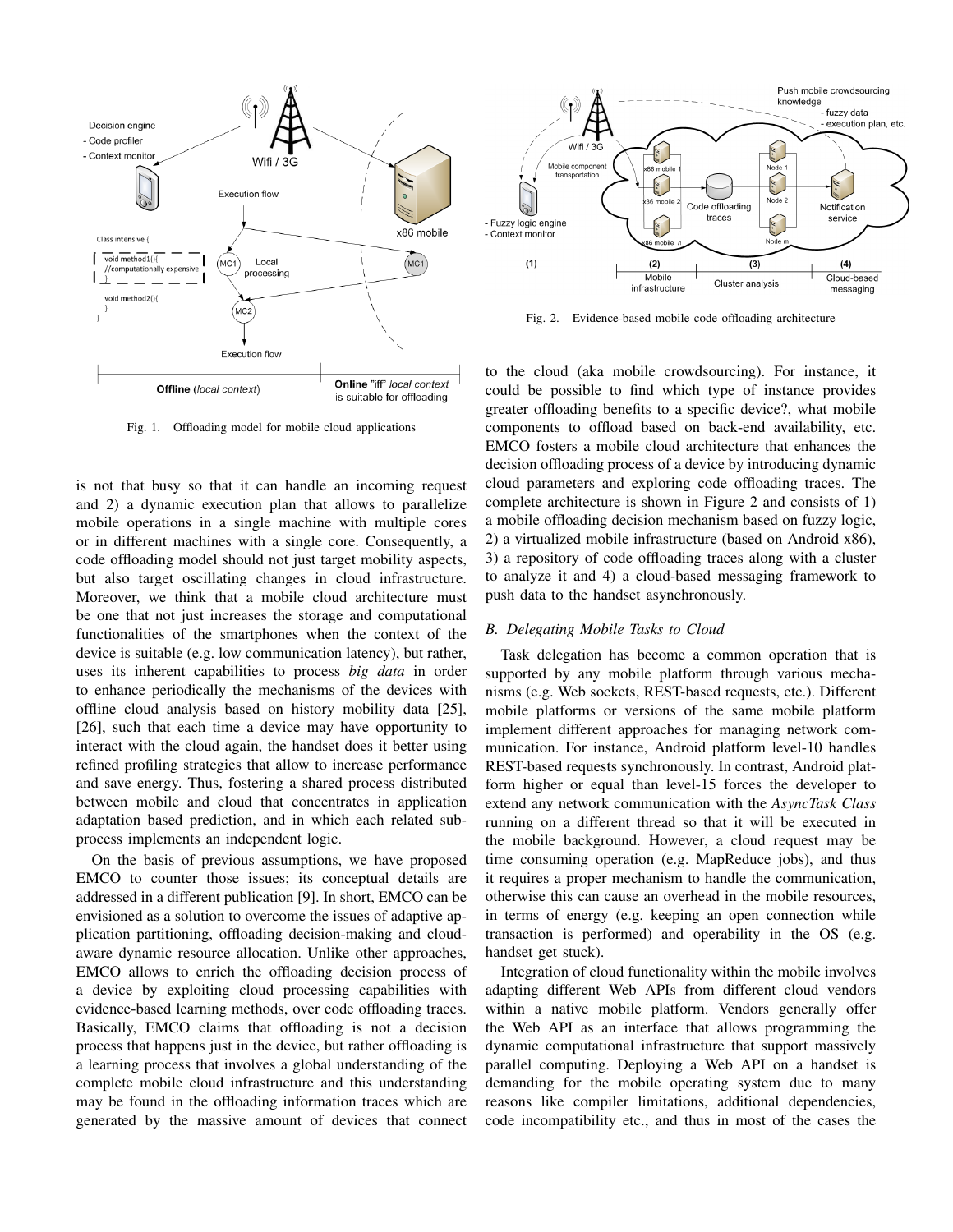| TABLE I                                                         |  |  |  |  |  |  |
|-----------------------------------------------------------------|--|--|--|--|--|--|
| CODE OFFLOADING APPROACHES FROM A MOBILE AND CLOUD PERSPECTIVES |  |  |  |  |  |  |

| Code offloading strategies |                                        |                       | Mobile perspective               | Cloud perspective                         |                                                                                   |                                                                                                                     |
|----------------------------|----------------------------------------|-----------------------|----------------------------------|-------------------------------------------|-----------------------------------------------------------------------------------|---------------------------------------------------------------------------------------------------------------------|
| Framework                  | Goal                                   | Code profiler         | Offloading adaptation<br>context | Offloading<br>characterization            | Applications effect                                                               | Features exploited                                                                                                  |
| <b>MAUI</b>                | Energy-saving                          | Manual<br>annotations | Mobile                           | None                                      | Low resource consumption,<br>Increased performance                                | None                                                                                                                |
| CloneCloud                 | Transparent<br>code migration          | Automated<br>process  | Mobile                           | None                                      | Performance increased<br>up to $20x$                                              | None                                                                                                                |
| ThinkAir                   | Scalability                            | Manual<br>annotations | Mobile $+$ Cloud                 | None                                      | Increased performance                                                             | Dynamic allocation and<br>destruction of VMs                                                                        |
| <b>COMET</b>               | Transparent<br>code migration<br>(DSM) | Automated<br>process  | Mobile                           | None                                      | Average speed<br>gain $2.88x$                                                     | None                                                                                                                |
| Odessa [28]                | Responsiveness                         | Automated<br>process  | Mobile                           | None                                      | Applications are up<br>to 3x faster                                               | None                                                                                                                |
| <b>EMCO</b> [9]            | Adaptation<br>based on context         | Automated<br>process  | Mobile $+$ Cloud                 | Based on historical<br>crowdsourcing data | Based on context<br>(Low resource consumption,<br>increased responsiveness, etc.) | Dynamic allocation and<br>destruction of VMs,<br>Big data processing<br>Characterization-based<br>utility computing |

deployment just fails. For instance, Amazon API and typica API [32] allow to manage EC2 instances (run scripts, attached volumes, etc.), jetS3t [19] API provides access to S3/Walrus and GData API [11] enables configuring services such as calendar, analytics, etc. Consequently, software applications that require cloud intercommunication are forced to implement multiple Web APIs. A common task delegation architecture (synchronous communication) is shown in Figure 3. Basically, this kind of architecture aims the integration of cloud functionality which is provided as Web services at SaaS level by using a specialized middleware. The middleware implements the data management logic along with other optimization services (e.g. protocol transformation) that allows the provisioning of cloud functionality to the device. However, there are also other cloud services in each layer of the cloud computing domain (e.g. IaaS) that might enable the mobiles for augmenting their processing capabilities. These services mainly offer parallelization capabilities which are by nature time consuming operations, and thus asynchronous communication is required in the mobile cloud communication.

Asynchronous communication in a mobile cloud environment may be achieved by relying on push technologies (aka notification services) for dealing with remote executions, and thus avoiding the effect of polling caused by protocols such as HTTP (Hypertext Transfer Protocol). However, these mechanisms are considered as black box services which have certain constraints and limitations such as being platform specific (e.g. AC2DM [12]/ GCM [13] for Android, APNS [3] for iOS, MPNS [24] for Windows Phone 7, etc.), the size of the message that can be pushed into the device (e.g. 1024 bytes for Android, 256 bytes for iOS, 4096 bytes for Windows Mobile etc.) and the number of the messages that can be sent to a single handset (e.g. 200,000 for AC2DM). Moreover, such mechanisms are considered to be moderately reliable, and thus are not recommended in scenarios that require high scalability and quality of service. For example: AC2DM simply stops retrying after some delivery attempts.

Asynchronous delegation of mobile tasks to the clouds is useful to overcome the problems of multi-cloud service integration in mashups that can be accessible from the handset, when those include data-intensive operations. A multi-cloud operation consists of delegating mobile tasks to a diversity of cloud services (e.g. from the infrastructure level, platform level, etc.) located on different clouds (e.g. public, private, etc.) and orchestrating (e.g. parallel, sequential, etc.) those transactions for achieving a common purpose. In an asynchronous process, when a mobile application sends a request to access a cloud service, the handset immediately gets a response that the transaction has been delegated to remote execution in the cloud, while the status of the mobile application is sent to local background so that the mobile device can continue with other activities. Once the process is finished at the cloud, a notification about the result of the task is sent back to the mobile, so as to reactivate the application running in the background, and thus the user can continue the activity.

We have studied the delegation of mobile tasks to hybrid clouds in detail and we have developed a Mobile Cloud Middleware [8] framework (MCM) that addresses the issues of interoperability across multiple clouds, transparent delegation and asynchronous execution of mobile tasks that require resource-intensive processing, and dynamic allocation of cloud infrastructure. Moreover, we have developed several successful study cases of data-intensive mobile cloud applications that benefit by going cloud-aware [31]. MCM is introduced as an intermediary between the mobile phones and the clouds for managing asynchronous delegation of mobile tasks to cloud resources (Figure 4). MCM hides the complexity of dealing with multiple cloud providers by abstracting the Web APIs from different clouds in a common operation level so that the service functionality of the middleware can be added based on combining different cloud services. Moreover, MCM enables the development of customized services based on service composition, in order to decrease the number of offloading times needed in a mobile cloud application. Asynchronicity is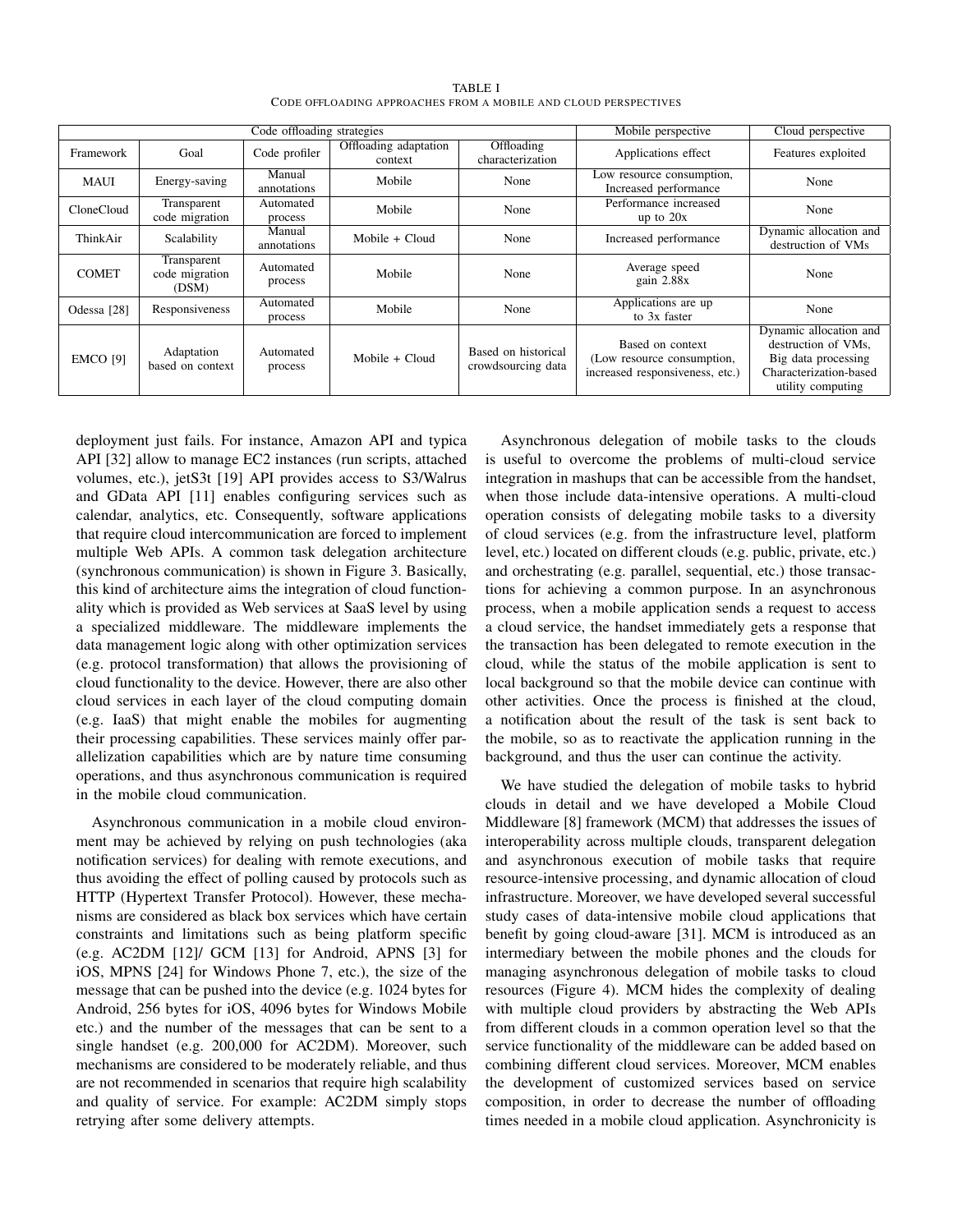

Fig. 3. Delegation model for mobile cloud applications

added to the MCM by using push notification services provided by different mobile application platforms, by extending the capabilities of a XMPP-based IM infrastructure [10] and by using notification services provided by some of the most popular mobile platforms (Android, iOS and Window Phone 7).

MCM is implemented in Java as a portable module based on Servlets 3.0 technology, which can easily be deployed on a Tomcat Server or any other application server such as Jetty or GlassFish. Web APIs are encapsulated using Clojure, and thus are accessed by a common API. This encapsulation guarantees updating deprecated Web APIs with newer versions which are released constantly by the cloud vendor. Moreover, Clojure is also considered due to its distributed nature, which introduces flexibility for scaling the applications horizontally. Thus, augmenting the fault-tolerant properties of the overall system. Hybrid cloud services from Amazon EC2, S3, [1] Google and Eucalyptus based private cloud are considered. Jets3t API enables the access to the storage service of Amazon and Google from MCM. Jets3t is an open source API that handles the maintenance for buckets and objects (creation, deletion, modification). A modified version of the API was implemented for handling the storage service of Eucalyptus, Walrus. Latest version of jets3t also handles synchronization of objects and folders from the cloud. Typica API and the Amazon API are used to manage (turn on/off, attach volumes) the instances from Eucalyptus and EC2 respectively. MCM also has support for SaaS from Facebook, Google and AlchemyAPI.com. We are not analyzing MCM framework in this paper, but rather we are relying on its basic delegation mechanism in order to determine what is the computational gain achieved by the mobile resources through this model.

#### III. CASE STUDIES

In this section, we compared the models described previously. The comparison is conducted by analyzing two frameworks. MCM is utilized for delegation and an annotation framework based on java similar to [7] for offloading. In the case of delegation, we have developed a simple mobile cloud application in Android platform that delegates a steganography process to the cloud by uploading a picture from the handset via the MCM. A steganography process consists of hiding information of one object within the properties of another object, without affecting the visual representation of this last one for the human eye. The aim of the application is to merge two images into one (encode data) or to extract one image from another (decode data). Notice that more sophisticated applications can be envisioned in multiple scenarios by using MCM delegation [8].

When the mobile application tries to upload the picture for applying the MapReduce steganography process, it sends the request (REST-based) to the MCM along with the picture which is located in a bucket. Once the MCM has received the data, then it sends an acknowledgement back to the mobile, notifying that the process has been started and then releases the mobile so that the device is free to perform other activities. At the MCM, the transactional process consists of creating the internal adapter for starting a new instance (Amazon) using typica API [32], and to attach the picture (located in a bucket) to the instance so that the requested process (encode or decode) can be applied to the image.

Hiding process itself is based on the least-significant bit substitution as shown in Algorithm 1 (Image encoding). One byte from the user's image is saved in three pixels of the base image, 8 bits of one byte are saved in 8 least-significant bits of 8 bytes, leaving the ninth bit to indicate whether there is more hidden data in next bytes or not. Ninth bit information is useful when analyzing the image for extracting information purposes as shown in Algorithm 2 (Image decoding). Change of the least-significant bit in every byte of an image is not trivially recognizable by human eye due to the fact that in RGB color model, there are total of 16,776,216 color variants  $(2^{24})$ , but human eye can only distinguish about 10 million different colors. At the end of any process (encode or decode), once the job has completed, result is put to server's static file folder and a link (URL) to the image is provided to mobile user. The URL can be used by the user for downloading and sharing the image with other users.

In the case of offloading, we implemented multiple mobile components (methods) that require data-intensive processing for the device. Thus, we implemented five methods within different Android projects, a *matrix multiplication* method that calculates the product of two 16x16 matrices, a *Fibonacci* method that calculates the Fibonacci number of 200000,a *Quick sort* method that sorts an array of 999999 positions filled with Random numbers, a *Bubble sort* method that orders an array of 9999 positions and a *NQueens* method that implements an heuristic puzzle that calculates how to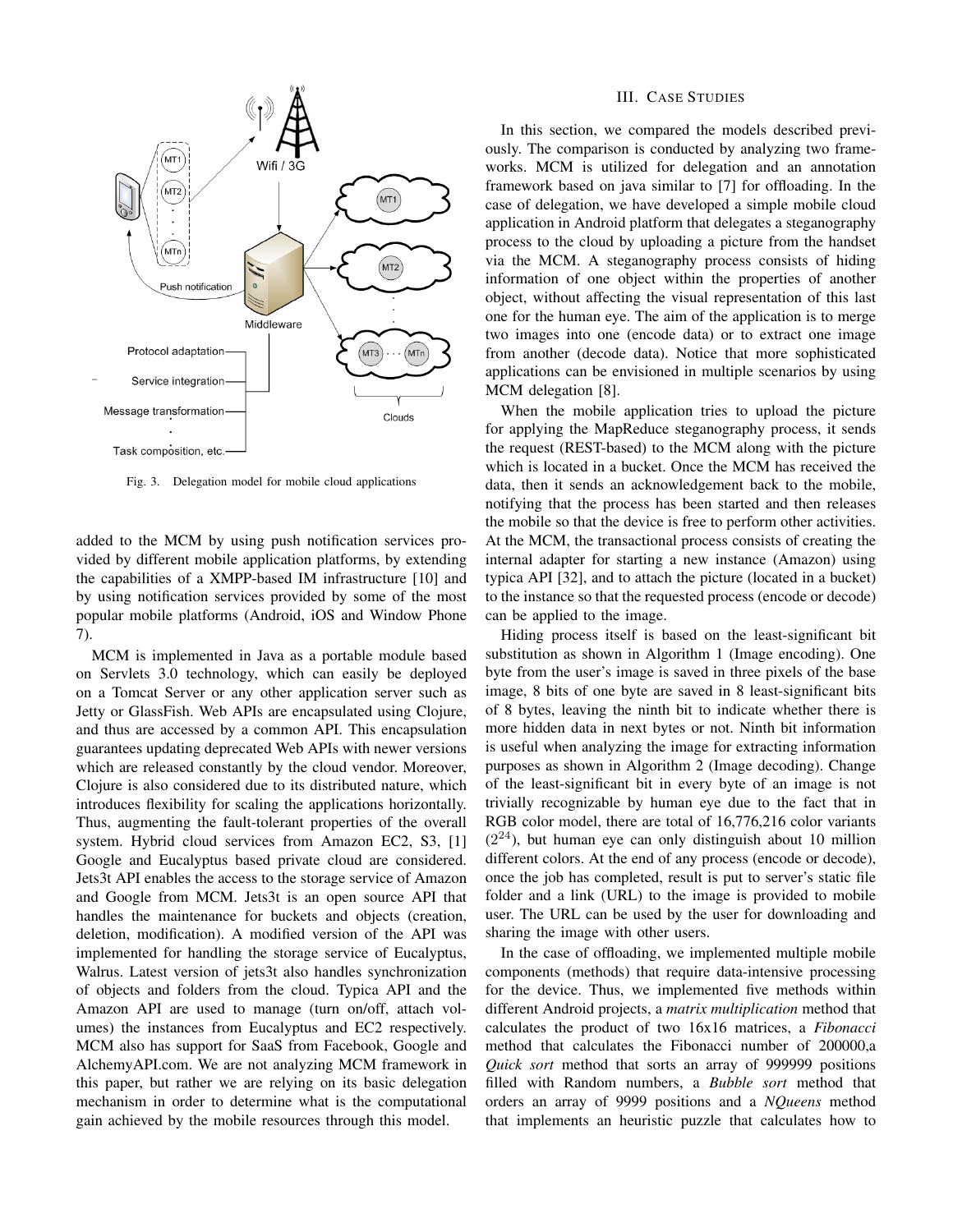

Fig. 4. Asynchronous mobile task delegation for resource-intensive operations

| <b>Algorithm 1</b> Image encoding                                         |                   |
|---------------------------------------------------------------------------|-------------------|
| • Map                                                                     |                   |
| <b>Require:</b> baseImagePath, secretImagePath                            |                   |
| $imageBytes = readImage(secretImagePath)$                                 |                   |
| for each byte in imageBytes do                                            |                   |
| secretImageByte                                                           | [byteIndex(byte), |
| byteValue(byte)]                                                          |                   |
| emit(baseImagePath, secretImageByte)                                      |                   |
| end for                                                                   |                   |
| $\bullet$ Reduce                                                          |                   |
| <b>Require:</b> baseImagePath, list <secretimagebytes></secretimagebytes> |                   |
| $sortedBytes = sortByIndex(secretImageBytes)$                             |                   |
| for each secret Byte in sorted Bytes do                                   |                   |
| $holderBytes = getThreeBytesFromBaseImage()$                              |                   |
| encodeData(holderBytes, secretByte)                                       |                   |
| end for                                                                   |                   |
|                                                                           |                   |

place *n* queens on an *n* x*n* chessboard. These methods were annotated with the identifier *@Cloud*, later our framework was utilized to read the annotations and create an offloadable version for that particular method. In this process, the class that contains the method is parsed, the annotated method is identified and then a new class with distinct name is created. This new class contains the routines to establish the connection with a server running a Dalvik x86 virtual machine and to push the method for remote execution. At runtime, the mobile application decides based on available bandwidth whether to execute the offloadable or the local definitions.

| <b>Algorithm 2</b> Image decoding                             |
|---------------------------------------------------------------|
| • Map                                                         |
| identity function                                             |
| $\bullet$ Reduce                                              |
| <b>Require:</b> imageName, imagePath                          |
| $image = readImage(maxgePath)$                                |
| $pixels = readPixels (image)$                                 |
| while true do                                                 |
| $hidden NineBytes = readThreepixels (image)$                  |
| $data = readEightLeastSignificantBits(hiddenNine-$            |
| Bytes)                                                        |
| writeToOutput(data)                                           |
| $\mathbf{if}$ readNinthLeastSignificantBit(hiddenNineBytes) = |
| 1 then                                                        |
| break                                                         |
| end if                                                        |
| end while                                                     |
|                                                               |

For both cases, the mobile device considered for running the applications is a *Samsung Galaxy S2 i9100* with Android 4.1, 32 GB of storage, 1 GB of RAM and support for Wi-Fi 802.11 a/b/g/n. Moreover, the device is connected via Wi-Fi to a network with an upload rate of  $\approx$  1409 kbps and download rate of  $\approx$  3692 kbps, respectively. At cloud level, MCM is configured to run on Amazon EC2 infrastructure using a small instance (1.8 GB of memory and up to 10 GB of storage). Dalvik x86 is built from source using Android Open Source Project (AOSP) [2] targeting a x86 architecture. Offlodable components were executed in different instances in order to show how cloud infrastructure may affect the offloading process. Amazon was used as cloud provider and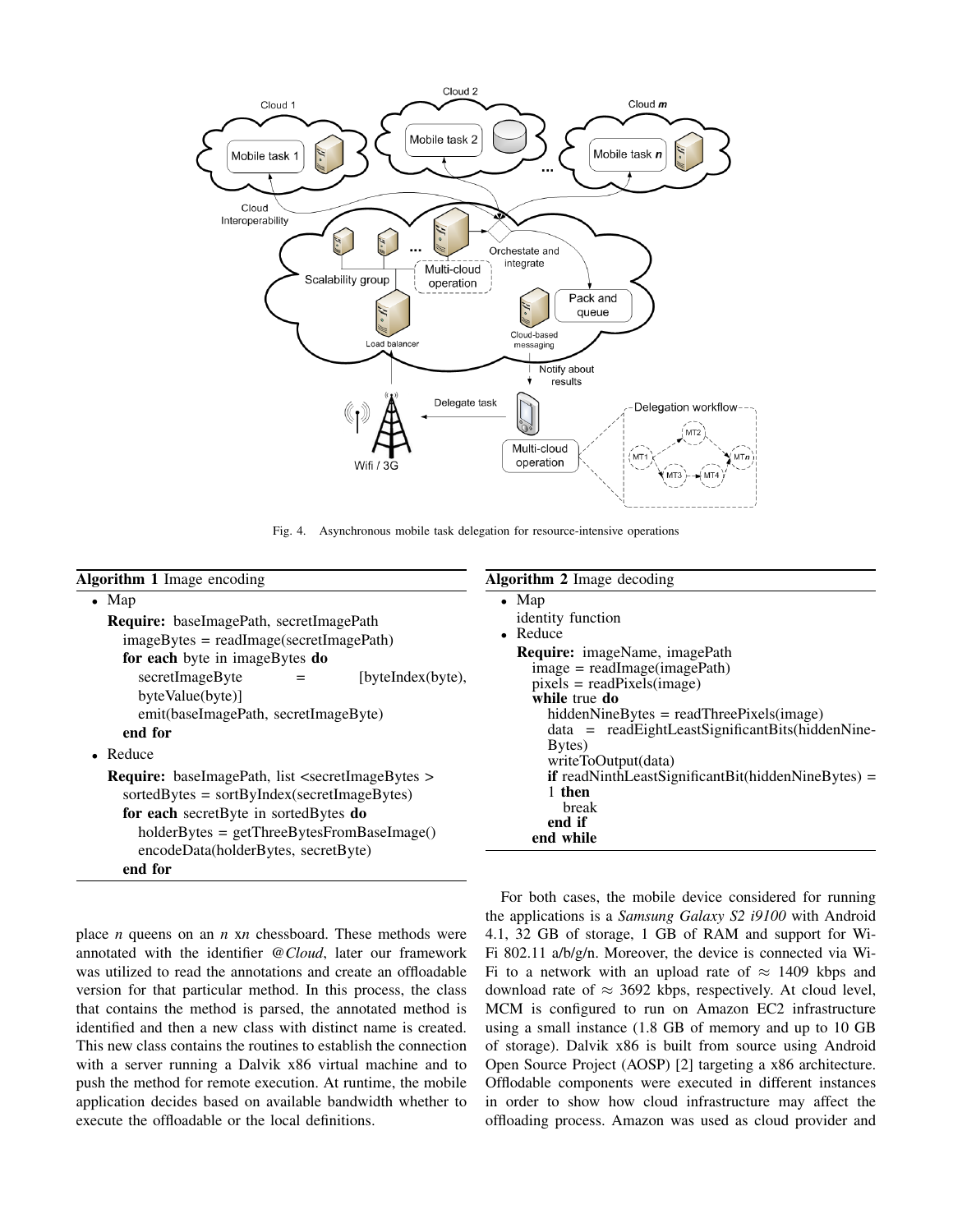TABLE II EXECUTION TIME OF THE MAPREDUCE ALGORITHMS

| MapReduce | <b>Execution</b> time |
|-----------|-----------------------|
| algorithm | (msec)                |
| Encode    | 45000                 |
| Decode    | 76000                 |

instances considered were micro (613 MB of memory, EBS storage and 1 virtual core with up to 2 EC2 Units), small, medium (3.75 GB of memory, up to 410 GB of storage and 1 virtual core with 2 EC2 Units) and large (7.5 GB of memory, up to 850 GB of storage and 2 virtual cores with 2 EC2 Units). One EC2 computational instance is equivalent to a CPU capacity of 2.66 GHz Intel $\mathbb{R}X$ eon<sup>TM</sup>processor. Servers were running on 64 bit Linux platform (Ubuntu).

# *A. Results*

On the basis of the functional prototype of the mobile cloud application presented, which is based on steganography, we can derive that it is possible to delegate process intensive hybrid cloud services from the smart phones, via the MCM.

$$
T_{mcs_a} \cong T_{tr} + T_m + \Delta T_m + \sum_{i=1}^n (T_{te_i} + T_{c_i}) + T_{pn} \tag{1}
$$

Where,  $T_{tr}$  is the transmission time taken across the radio link for the invocation between the mobile phone and the MCM. The value includes the time taken to transmit the request to the cloud and the time taken to send the response back to the mobile. Apart from these values, several parameters also affect the transmission delays like the Transmission Control Protocol (TCP) [6] packet loss, TCP acknowledgements, TCP congestion control etc. So a true estimate of the transmission delays is not always possible. Alternatively, one can take the values several times and can consider the mean values for the analysis.  $\Delta T_m$  is the extra latency added to the performance of the MCM.  $T_{te}$  is the transmission time across the Internet/Ethernet for the invocation between the middleware and the cloud.  $T_c$  is the time taken to process the actual service at the cloud.  $\cong$  is considered in the equation as there are also other timestamps involved, like the client processing at the mobile phone. However, these values will be quite small and cannot be calculated exactly. The sigma is considered for the composite service case, which involves several mobile cloud service invocations. However, in other cases the access to multiple cloud services may actually happen in parallel. In such a scenario, the total time taken for handling the cloud services at MCM,  $T_{Cloud}$ , will be the maximum of the time taken by any of the cloud services ( $Max_{i=1}^{n}(T_{te_i} + T_{c_i})$ ). Finally,  $T_{pn}$ , represents the push notification time, which is the time taken to send the response of the mobile cloud service to the device. With the introduction of support for push notification services at the MCM, the mobile phone just sends the request and gets the acknowledgement back once the multicloud operation is performed. However, in this case, the delays completely depend on external sources like the latencies with GCM/APNS/MPNS frameworks and the respective clouds.

Results for delegation are shown in Table II. The value of  $T_{tr}$  +  $\Delta T_m$  is quite short (< 870 msec), which is acceptable from the user perspective. So, the user has the capability to start more data intensive tasks right after the last one or go with other general tasks, while the cloud services are being processed by the MCM. The total time (workflow) taken for handling the cloud services at MCM,  $T_{Cloud}$  (  $\sum_{i=1}^{n} (T_{te_i} + T_{c_i})$  ), is also logical and higher as expected. Moreover, it depends directly from the underlying resources of the cloud, which can be configurable dynamically by the middleware. The  $T_{pn}$  varies depending on current traffic of the GCM service and has an average of  $\approx 4.5$  seconds.

In the case of offloading, deriving a model is rather simple as the communication follows a standard client/server design, where latencies to consider are mainly focused on the network bandwidth, which by default, in an offloading process is always good as the mobile local profilers detect when communication is suitable to offload. Moreover, server processing happens in milliseconds (as shown in Table III). Consequently, we do not provide such derivation.

## *B. Discussion*

There are many benefits and drawbacks that emerge from implementing offloading and delegation mechanisms within the development of mobile cloud applications. We highlight key differences in approaches, implementation effort, usability, and richness of the mobile applications.

- Offloading is preferable than delegation as mobile applications can be executed in standalone mode if there is not available connection to the cloud. Thus, making delegation not suitable for contexts out of network communication.
- Delegation enriches the mobile applications with more sophisticated functionality than offloading. Even though, mobile components at Class-method level can be offloaded, the compiler limitations of the mobile virtual machines (VMs) unable to implement complex routines within the mobile. For instance, the Dalvik virtual machine of Android offers just a set of java functionality. Consequently, the richness of the language cannot be exploited and libraries such as jclouds [18] or typica can not be executed on mobile platforms.
- Offloaded mobile components require less execution time than delegated mobile tasks. Consequently, we can argue that delegated mobile tasks do not provide suitable interactivity to the mobile users. However, natively a mobile platform supports and implements for some processes this kind of behavior. Thus, it is not trivial that a mobile application may need long waiting times for completing an operation.
- There are multiple tradeoffs between offloading and resource augmentation. Thus, a mobile application is potentiated by cloud based on its goals (e.g. Energysaving, responsiveness, etc.). However, we believe that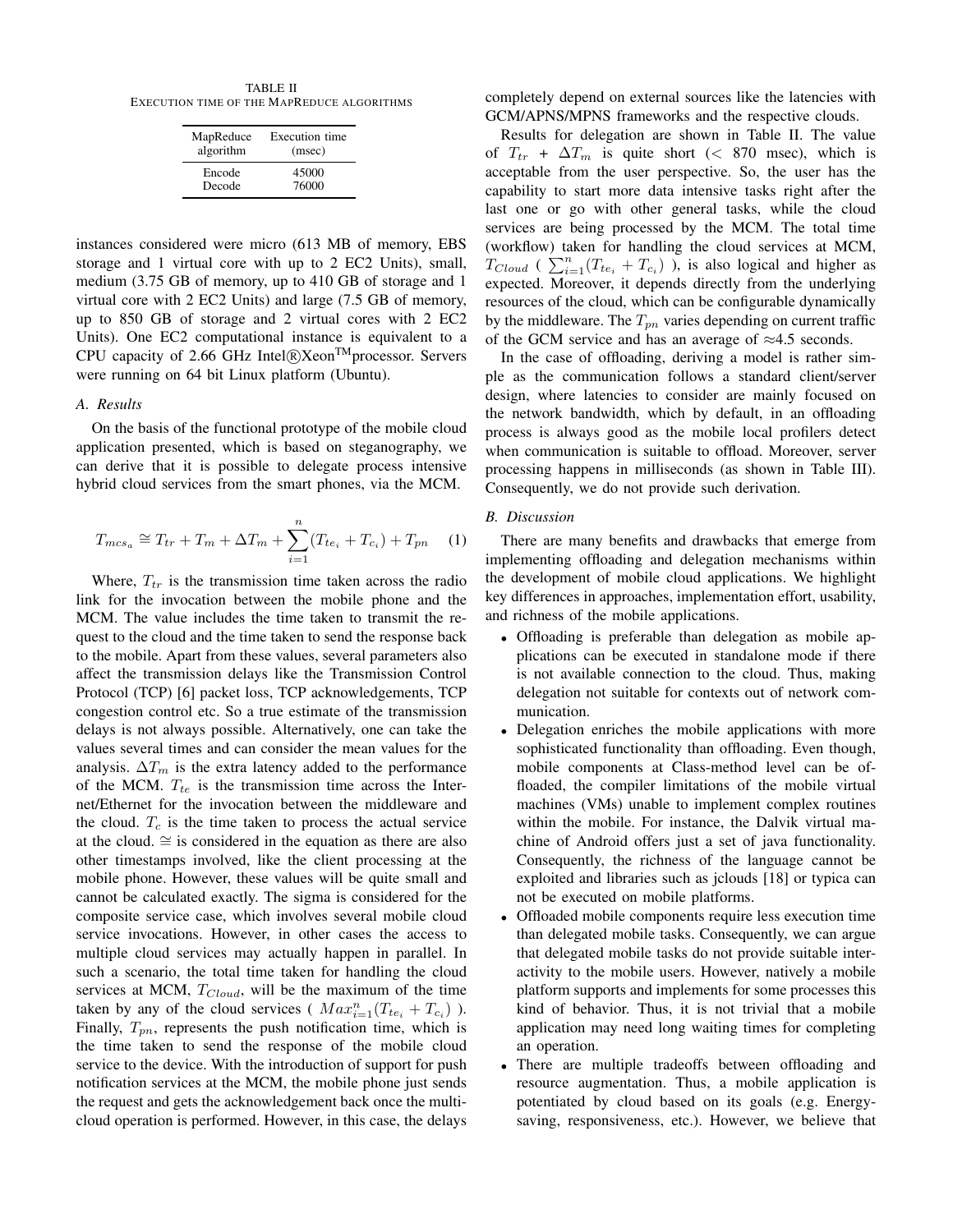TABLE III MOBILE COMPONENTS EXECUTED IN MOBILE AND CLOUD (USING DIFFERENT INSTANCE TYPES)

| Execution time<br>(msec) |                      |                  |          |         |         |         |
|--------------------------|----------------------|------------------|----------|---------|---------|---------|
| Mobile<br>component      | Data size<br>(bytes) | Device $(i9100)$ | Micro    | Small   | Medium  | Large   |
| <b>NOueens</b>           | 1159                 | 149.30           | 3.90     | 3.04    | 3.41    | 0.11    |
| MultiplyMatrices         | 1887                 | 2.69             | 0.14     | 0.215   | 0.204   | 0.18    |
| Fibonacci                | 871                  | 81.44            | 30.70    | 198.28  | 31.09   | 29.34   |
| <b>OuickSort</b>         | 1485                 | 1653.77          | 1076.55  | 2551.83 | 1254.43 | 1244.25 |
| <b>BubbleSort</b>        | 994                  | 3077.74          | 16850.34 | 6966.26 | 2842.39 | 2428.23 |

through characterization of an offloading operation, a mobile application can be adapted based on the context, such that a specific tradeoff can be applied at specific context, in order to obtain the maximum benefit each time the device goes cloud-aware.

- Delegation fosters a model, in which, mobile applications are enriched with the variety of cloud services provided on the Web, and thus this allows to create new business opportunities and alliances.
- The effort required to develop a mobile application that follows a delegation model is greater than an application that uses offloading. By default, a mobile architecture for delegation is highly distributed and multi-functional. Thus, it is complex to maintain.
- Different offloading frameworks provide different granularity regarding the definition of mobile components. Currently, mobile components can be offloaded at Class [15], Class-method [7], [21], [9] and Thread level [5], [14], [28]. Each of these levels require a specialized backend running in the cloud (e.g. Android x86). Moreover, each strategy enriches the mobile application at different performance rates. Refer to Table I for more detailed information.
- Asynchronous delegation suffers from reliability as notification services do not ensure quality of services for delivering messages. However, notification mechanisms are highly integrated with mobile platforms, and thus the mechanisms are optimized to work using low resource consumption.
- Code offloading may fail in some cases, as the current scope utilized by most of the proposed work to characterize an offloading operation is not enough to measure a real benefit for the handset. This can easily be realized as 1) mobile components share a non-deterministic behavior, which makes complex the process of evaluating their impact at runtime (e.g. input variability), and 2) cloud infrastructure play an important role in the overall system. Moreover, next generation technologies for mobiles are computational comparable with some instances running on the cloud. For example, Samsung Galaxy S3 computational power is similar to a micro instance running in Amazon. Consequently, this discourages offloading as a mechanism for increasing the performance of the mobile

applications. As explained in previous sections, to counter these issues, we proposed "Evidence-based mobile code offloading" (EMCO) approach [9].

# IV. CONCLUSION AND FUTURE DIRECTIONS

In the emerging world of mobile computing, a rich mobile application is one, in which through a soft real-time interactivity, huge amounts of information is processed and presented to the user as a single result. Performing such tasks in a mobile phone is difficult due to the limitations in energy and storage. Thus, computational offloading or task delegation is needed for extending the capabilities of the mobile applications, in order to cover high user demands in functionality. Latest developments in cloud computing offer perfect platform for pushing these process intensive tasks to the cloud.

Computational offloading have been proven feasible with latest mobile technologies (e.g. Android), mostly due to virtualization technologies and their synchronization primitives, enabling transparent migration and execution of intermediate objects. There are multiple tradeoffs between offloading and resource augmentation, and thus offloading adaptation happens by focusing on the goal of the mobile application (e.g. responsiveness). Moreover, computational offloading seems to be necessary just for applications that implement media and image processing functionalities, as those involve processing mobile components that require the execution of many computational steps, like in the case of mobile games. Data binding on the other hand, has a bigger spectrum of applicative cases that can be exploited to augment the capabilities of the mobile applications with sophisticated functionality (PClike). Moreover, task delegation foster the utilization of cloud in a service-oriented manner, which requires architectures that support high availability, fault tolerance and scalability. Consequently, we believe that mobile cloud architectures of the future have to be designed to fit multiple data binding perspectives.

We compared in this paper, the mobile cloud models for offloading and delegation. We utilized MCM and an offloading framework based on annotations in our analysis. While in principle, offloading and delegation are viable methods to augment the capabilities of the mobile devices with cloud power, they focus on different issues that need to be solved in order to reduce the gap between mobile and cloud. As future directions, we propose investigation on how to support high